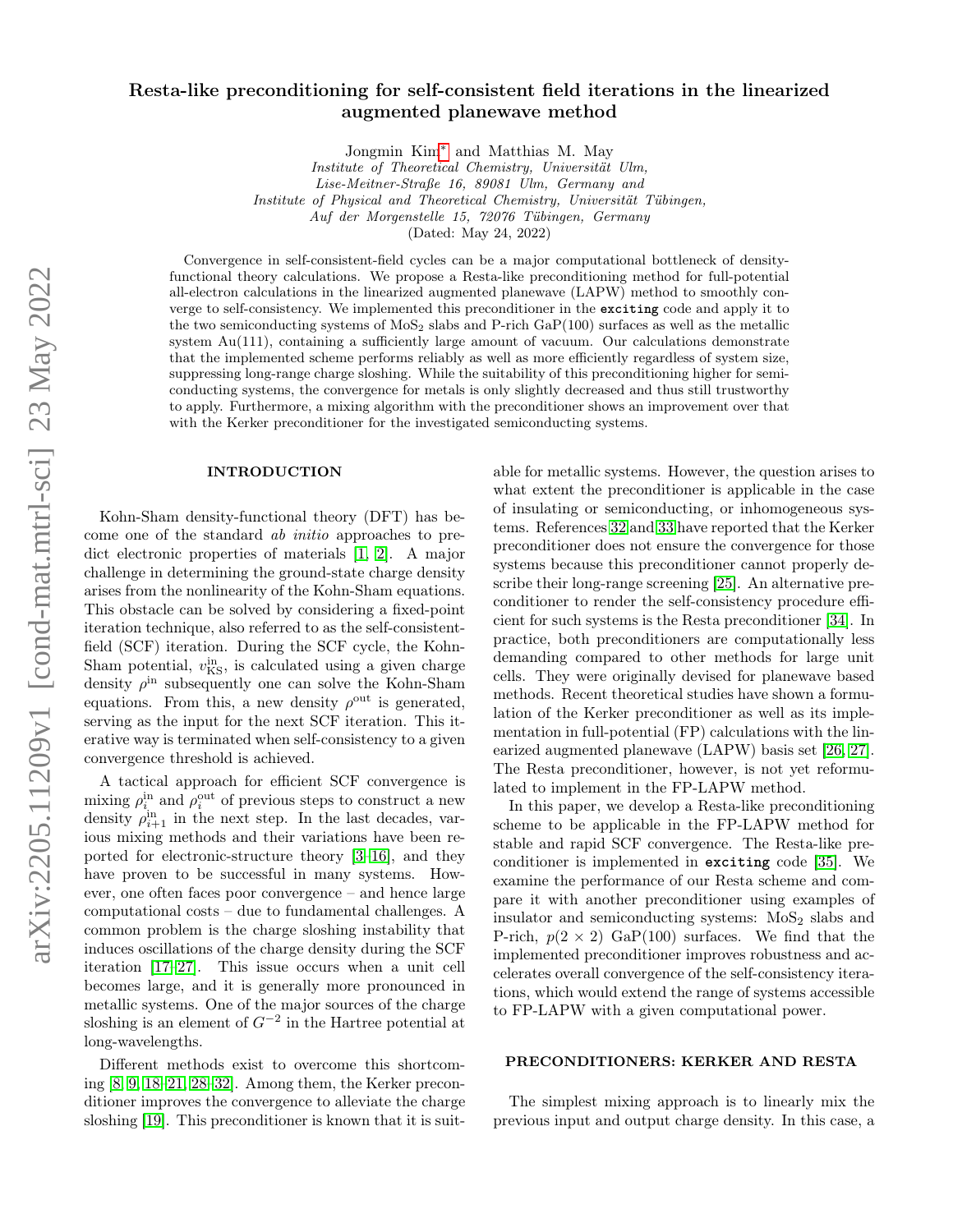new guess at  $(i+1)$ th iteration,  $\rho^{\text{in}}_{i+1}$ , is defined as

<span id="page-1-0"></span>
$$
\rho_{i+1}^{\text{in}}(\mathbf{G}) = \rho_i^{\text{in}}(\mathbf{G}) + \alpha \left[ \rho_i^{\text{out}}(\mathbf{G}) - \rho_i^{\text{in}}(\mathbf{G}) \right], \qquad (1)
$$

where  $\alpha$  is a damping parameter and appropriate values lie in the range between zero and one [\[36\]](#page-6-3).  $\alpha$  generally relies on the considered material, for instance, a small value of  $\alpha$  is suitable for metallic systems [\[37\]](#page-6-4). Using this simple method, SCF convergence can already be improved in some cases. However, in many structures, particularly metallic, large-scale, and inhomogeneous ones, poor convergence or even divergence is observed, even if one uses the optimal  $\alpha$ . In practice, strong fluctuations in  $\rho_i^{\text{out}}$ caused by a small change of  $\rho_i^{\text{in}}$  prevent the convergence during the self-consistency iteration. This phenomenon is well-known as charge sloshing [\[17–](#page-5-5)[27\]](#page-5-6), which is more severe in metals with large supercells. To avoid this problem, one can add an effective preconditioner in Eq. [1](#page-1-0) in the following manner:

$$
\rho_{i+1}^{\text{in}}(\mathbf{G}) = \rho_i^{\text{in}}(\mathbf{G}) + \alpha \, \text{P}(\mathbf{G}) \left[ \rho_i^{\text{out}}(\mathbf{G}) - \rho_i^{\text{in}}(\mathbf{G}) \right], \quad (2)
$$

with P being the preconditioner.

A number of preconditioners have been proposed to suppress the charge sloshing and to improve the SCF convergence [\[9,](#page-5-8) [18,](#page-5-9) [19,](#page-5-13) [29](#page-5-16)[–32,](#page-5-12) [34\]](#page-6-1). In this paper, we focus on two types of preconditioner: Kerker and Resta preconditioners [\[19,](#page-5-13) [34\]](#page-6-1). Such preconditioners can be simply applied to common mixing schemes as multipliers and are computationally cheaper.

The Kerker preconditioner is typically used to capture the long-range screening behavior, causing a stable performance of the self-consistency procedure, especially for metallic systems with large unit cells. This preconditioner has been developed on base of the Thomas-Fermi screening model, and it reads

<span id="page-1-1"></span>
$$
P(G)_{Kerker} = \frac{G^2}{G^2 + \lambda^2},
$$
\n(3)

where  $\lambda$  is a parameter that controls the screening at long wavelengths. For instance,  $P(G)_{Kerker}$  corresponds to one when  $\lambda$  is zero. On the other hand, the value of P(G)<sub>Kerker</sub> is prone to reduce with increasing  $\lambda$  at short wavevectors G. The Thomas-Fermi screening wave vector  $k_{\text{TF}}$  has been proposed as this parameter [\[25\]](#page-5-14), and it can be written by

<span id="page-1-4"></span>
$$
\lambda = k_{\rm TF} \sim \sqrt{4\pi N(\varepsilon_{\rm F})}.
$$
\n(4)

with  $N(\varepsilon_F)$  being the density of states at the Fermi energy  $\varepsilon_{\rm F}$ .

As discussed above, the ideal systems for the Kerker preconditioner are commonly metals, which can be treated in the picture of a homogeneous electron gas [\[25,](#page-5-14) [32\]](#page-5-12). Unfortunately, the use of such a preconditioner does not guarantee achieving smooth convergence for insulators or semiconductors, or inhomogeneous systems like surfaces [\[32,](#page-5-12) [33\]](#page-6-0) as it does not capture properly the incomplete screening in those systems. Thus, one considers the Resta preconditioner, which can be used for those systems. The Resta preconditioner is given by

<span id="page-1-2"></span>
$$
P(G)_{\text{Resta}} = \frac{\frac{\kappa^2 \sin(|G|\beta)}{\gamma|G|\beta} + G^2}{G^2 + \kappa^2},\tag{5}
$$

where  $\beta$ ,  $\kappa$  and  $\gamma$  are parameters. According to previous studies [\[25,](#page-5-14) [38,](#page-6-5) [39\]](#page-6-6), those parameters are related to the screening length, Fermi-momentum-related quantity, and static dielectric constant, respectively. As suggested by Resta [\[34\]](#page-6-1), one can obtain the static dielectric constant using other parameters as follows:

$$
\gamma = \frac{\sinh(\kappa \beta)}{\kappa \beta}.
$$
\n(6)

Here,  $\kappa$  can be expressed as

$$
\kappa = \frac{(k_{\rm F}/\pi)^{0.5}}{2},\tag{7}
$$

where  $k_F$  is the valence electron Fermi momentum, and is defined as

$$
k_{\rm F} = (3\pi n_0)^{1/3} \tag{8}
$$

with  $n_0$  being the valence electron density. Finally, we estimate  $\beta$  as the lattice constant of a system. Since those parameters are already determined for the specific system, no further adjustment to choose their optimal values is required.

In the Kerker and Resta preconditoner cases, it is straightforward and efficient to implement them in planewave-based methods, since they are initially devised in reciprocal space, but that is not straightforward for other methods like the FP-LAPW method. To implement these preconditioners in the FP-LAPW scheme, we firstly discuss the expression of the charge density. Here, the space of a unit cell consists of an interstitial region, I, as well as atomic spheres around the centers of atoms, which are called muffin-tin spheres. The muffintin part of the charge density is expanded in terms of spherical harmonics, while the density is represented by planewaves in the interstitial part:

$$
\rho(\mathbf{r}) = \begin{cases}\n\sum_{\mathbf{G}} \rho_I(\mathbf{G}) e^{i\mathbf{G}\mathbf{r}} & \mathbf{r} \in I \\
\sum_{lm} \rho_{lm}^{\alpha}(\mathbf{r}) Y_{lm}(\hat{\mathbf{r}}) & \mathbf{r} \in \mathrm{MT}_{\alpha}.\n\end{cases}
$$
\n(9)

To make such preconditioners compatible with the FP-LAPW method, we need to transform them into the real space representation. For this reason, we can rewrite Eqs. [3](#page-1-1) and [5](#page-1-2) as

<span id="page-1-3"></span>
$$
P(\mathbf{r})_{\text{Kerker}} = 1 + \lambda^2 \left(\nabla^2 - \lambda^2\right)^{-1},\tag{10}
$$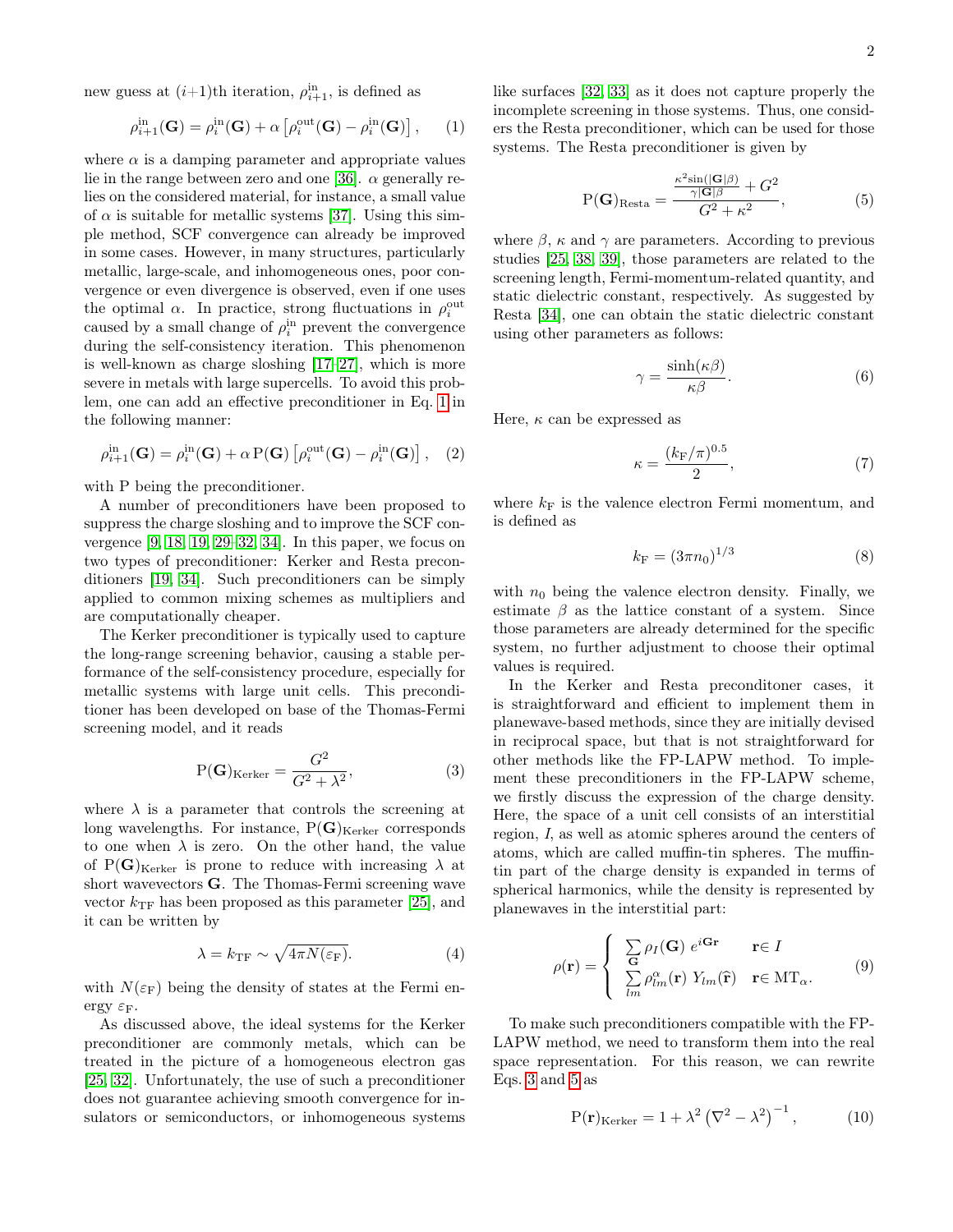and

<span id="page-2-0"></span>
$$
P(\mathbf{r})_{\text{Resta}} \approx 1 - \frac{\beta^2 \kappa^2}{6 \gamma} + \left[ \kappa^2 - \frac{\kappa^2}{\gamma} - \frac{\beta^2 \kappa^4}{6 \gamma} \right] (\nabla^2 - \kappa^2)^{-1}, \tag{11}
$$

respectively. It should be noted that we approximate  $\kappa^2 \sin(|\mathbf{G}|\beta)$  $\frac{\sin(|\mathbf{G}|\beta)}{\gamma|\mathbf{G}|\beta}$  in Eq. [5](#page-1-2) via a Taylor expansion, and this is truncated before the quadratic term. A further challenge that makes the proconditioner in Eqs. [10](#page-1-3) and [11](#page-2-0) difficult to develop is how to apply the operator,  $(\nabla^2 - \lambda^2 (\text{or } \kappa^2))^{-1}$ , directly for the FP-LAPW case. Alternatively, we consider the screened Coulomb potential  $V(\mathbf{r})$  that is the solution of the screened Poisson equation:

<span id="page-2-1"></span>
$$
\left(\nabla^2 - \lambda^2\right) V(\mathbf{r}) = -4\pi \rho(\mathbf{r}).\tag{12}
$$

The input density  $\rho(\mathbf{r})$  in Eq. [12](#page-2-1) can be expressed it in terms of the residual obtained from a mixing approach, i.e.,  $\rho(\mathbf{r}) = -\left[\rho_i^{\text{out}}(\mathbf{r}) - \rho_i^{\text{in}}(\mathbf{r})\right]/4\pi$ . Using them,  $V(\mathbf{r})$ can be computed eventually.

We can solve Eq. [12](#page-2-1) by employing Weinert's pseudocharge method [\[40\]](#page-6-7). The method of the original work of Weinert is designed to obtain the solution of the Poisson equation in FP-LAPW calculations. Based on this method, thus, the Hartree potential can be evaluated. Several studies have shown that it is still available for solving the screened Poisson equation [\[26,](#page-5-15) [27,](#page-5-6) [41\]](#page-6-8). Tran et al. used this method for the implementation of screened hybrid functionals [\[41\]](#page-6-8). Recently, Kim et al. and Winkelmann *et al.* successfully implemented the Kerker preconditoner by utilizing the method [\[26,](#page-5-15) [27\]](#page-5-6) for FP-LAPW calculations.

According to this method, a smooth charge density  $\tilde{\rho}^{\alpha}(\mathbf{r})$  is used instead of the input charge density in muffin-tin spheres, therefore, the modified charge density can be expressed as

<span id="page-2-2"></span>
$$
\bar{\rho}(\mathbf{r}) = \sum_{\mathbf{G}} \rho_{\mathbf{G}} e^{i\mathbf{G}\mathbf{r}} + \sum_{\alpha} \tilde{\rho}^{\alpha}(\mathbf{r}), \qquad (13)
$$

where the first term of the right-hand side is the density in the interstitial region. Equation [13](#page-2-2) then allows to perform a Fourier transformation. Now, one can calculate the screened potential in the interstitial region:

$$
V_I(\mathbf{G}) = \frac{4\pi}{G^2 + \lambda^2} \bar{\rho}(\mathbf{G}).
$$
 (14)

The Fourier component of  $\bar{\rho}(\mathbf{r})$  is analytically defined as

$$
\tilde{\rho}^{\alpha}(\mathbf{G}) = \frac{4\pi}{\Omega} e^{-i\mathbf{G} \cdot \mathbf{R}^{\alpha}} \sum_{l=0}^{\infty} \sum_{m=-l}^{l} \frac{(-i)^{l}}{(2l+1)!!}
$$
\n
$$
\times \frac{\lambda^{l+n+1} j_{l+n+1} (GR_{\alpha})}{i_{l+n+1} (\lambda R_{\alpha}) G^{n+1}} Y_{lm}(\widehat{\mathbf{G}}) \tilde{q}_{lm}^{\alpha}, \tag{15}
$$

with  $j_l$  and  $i_l$  being the spherical Bessel functions and modified spherical Bessel functions of the first kind. We, in turn, determine the potential inside muffin-tin spheres by solving the Dirichlet boundary-value problem, and it reads

$$
V^{\alpha}(\mathbf{r}) = \int_{MT_{\alpha}} G(\mathbf{r}, \mathbf{r}') \rho(\mathbf{r}') d\mathbf{r}' - \frac{R_{\alpha}^{2}}{4\pi} \oint_{S_{\alpha}} V_{I}(R_{\alpha}) \frac{\partial G}{\partial n'} d\Omega'.
$$
\n(16)

Here,  $G(\mathbf{r})$  is a Green-function that is given as

$$
G(\mathbf{r}, \mathbf{r}') = 4\pi\lambda \sum_{l=0}^{\infty} \sum_{m=-l}^{l} i_l(\lambda r_<) k_l(\lambda r_>)
$$
  
 
$$
\times \left[1 - \frac{i_l(\lambda r_>)k_l(\lambda R_\alpha)}{k_l(\lambda r_>)i_l(\lambda R_\alpha)}\right] Y_{lm}^*(\hat{\mathbf{r}}') Y_{lm}(\hat{\mathbf{r}}),
$$
 (17)

where  $k_l$  denote the modified spherical Bessel functions of the second kind. Detailed derivations of the pseudocharge method for the screened Poisson equation are provided in Refs. [27,](#page-5-6) [41,](#page-6-8) and [42.](#page-6-9)

#### PULAY MIXING

In general, Pulay mixing [\[5,](#page-5-17) [6\]](#page-5-18), which is called *direct in*version in the iterative subspace (DIIS), performs better than linear mixing. The main difference between Pulay and linear mixings is that an iterative history of the input densities  $\rho_i^{\text{in}}(\mathbf{r})$  and residuals  $R_i^{\text{in}}(\mathbf{r})$ , which are the difference between  $\rho_i^{\text{out}}(\mathbf{r})$  and  $\rho_i^{\text{in}}(\mathbf{r})$ , is stored for the former scheme, determining optimum densities and residuals:

<span id="page-2-3"></span>
$$
R_{\rm opt}^{\rm in} = \Sigma_i \omega_i R_i^{\rm in}
$$
  
\n
$$
\rho_{\rm opt}^{\rm in} = \Sigma_i \omega_i \rho_i^{\rm in}.
$$
\n(18)

Minimizing the norm of the residual is required for the optimum residual. To do so, weights  $\omega_i$  in Eq. [18](#page-2-3) satisfy the constraint as

$$
\Sigma_i \omega_i = 1. \tag{19}
$$

These weights can be obtained by solving a system of linear equations [\[17\]](#page-5-5):

$$
\begin{pmatrix} R_1^{\dagger} R_1 & R_1^{\dagger} R_2 & \cdots & R_1^{\dagger} R_m & 1 \\ R_2^{\dagger} R_1 & R_2^{\dagger} R_2 & \cdots & R_2^{\dagger} R_m & 1 \\ \vdots & \vdots & \vdots & \ddots & \vdots \\ R_m^{\dagger} R_1 & R_m^{\dagger} R_2 & \cdots & R_m^{\dagger} R_m & 1 \\ 1 & 1 & \cdots & 1 & 0 \end{pmatrix} \begin{pmatrix} \omega_1 \\ \omega_2 \\ \vdots \\ \omega_m \\ \lambda \end{pmatrix} = \begin{pmatrix} 0 \\ 0 \\ \vdots \\ 0 \\ 1 \end{pmatrix}, \tag{20}
$$

with  $\lambda$  being a Lagrange multiplier. With a preconditioner P, the new input density for the next iteration in the Pulay mixing is updated as follows:

<span id="page-2-4"></span>
$$
\rho_{i+1}^{\text{in}} = \rho_{\text{opt}}^{\text{in}} + \alpha \mathbf{P} R_{\text{opt}}^{\text{in}},\tag{21}
$$

where  $\alpha$  is the same parameter discussed for the linear mixing case. In this work, we also consider Kerker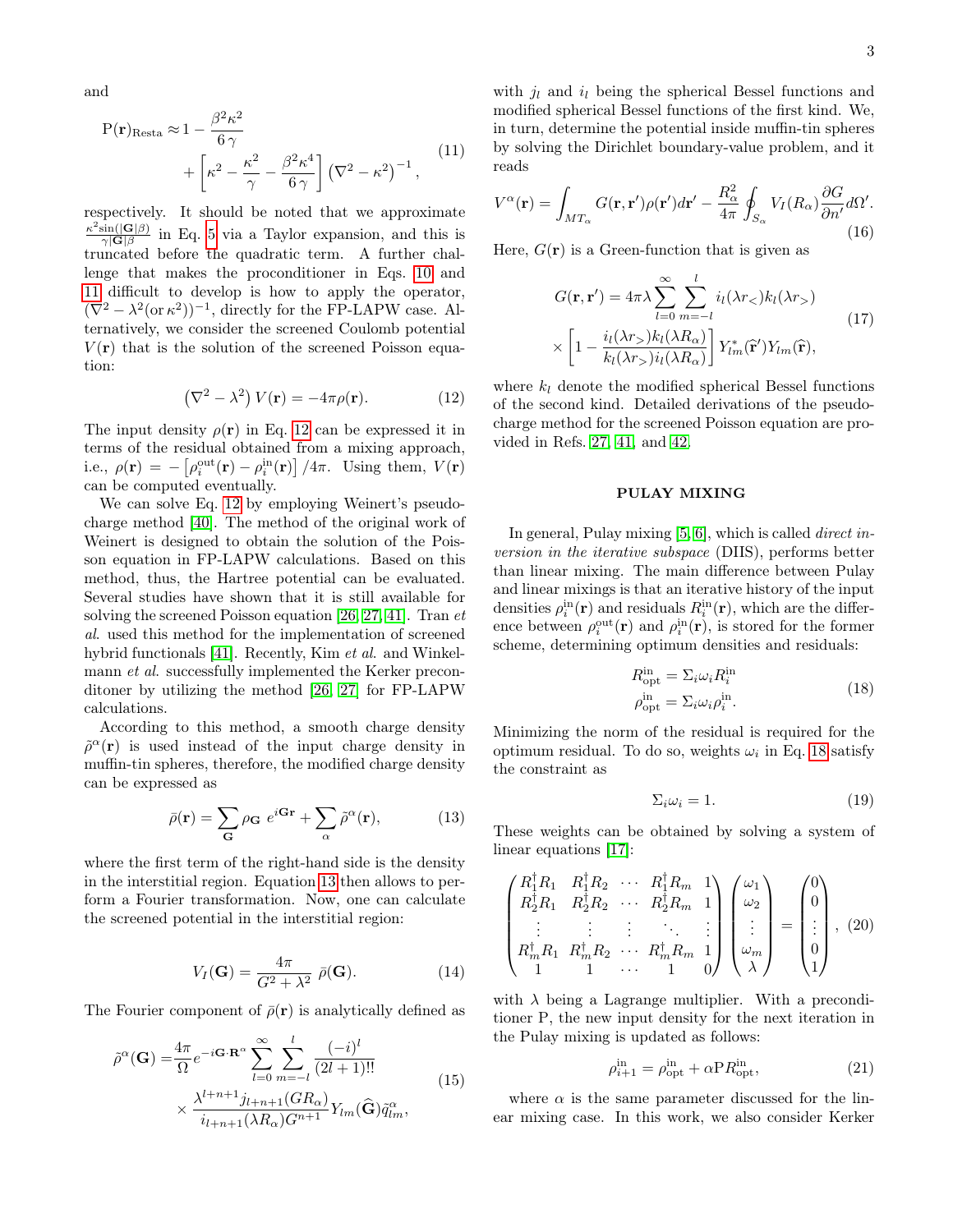

<span id="page-3-0"></span>FIG. 1. Left: Top view of a  $MoS<sub>2</sub>$  slab (left) and a P-rich,  $p(2 \times 2)$  GaP(100) surface. The unit cells are represented by the black lines.

and Resta-like preconditioners for this mixing. It should be noted that one can exploit the same approach of the pseudo-charge method explained in Sec. when these preconditioners are involved in the second term of the righthand side of Eq. [21.](#page-2-4)

#### COMPUTATIONAL DETAILS

As test cases, the two systems of  $MoS<sub>2</sub>$  slabs and Prich,  $p(2 \times 2)$  GaP(100) surfaces are considered. We depict both structures in Fig [1.](#page-3-0) In particular, we model 10 layers (30 atoms) and 20 layers (60 atoms) for the former, which has an AB stacking pattern, and 15 layers (64 atoms) and 19 layers (80 atoms) for the latter. In the latter structures, a surface reconstruction is formed, containing buckled P–P dimers on top, together with one hydrogen atom per dimer. For the sake of comparison, we also consider the  $Au(111)$  surface (with 15 layers) as generic example for a metallic system. Such structures are constructed with lattice constants of 3.19 Å, 5.45 Å, and  $4.19 \text{ Å}$  for the  $\text{MoS}_2$ ,  $\text{GaP}(100)$ , and  $\text{Au}(111)$ , respectively. As mentioned before, an elongated unit cell tends to exhibit slow SCF convergence due to the charge sloshing. We therefore set around 30 Å of vacuum along the perpendicular direction that also prevents spurious interactions between neighboring replica for both systems. PTC. 1. Left. Top view of a MoS<sub>2</sub> slab (teh) and a P-risk,<br>and DC 4 2 The constrained 20 60 80 100<br>
(particular the MoS2 slabs) and a P-risk (exception of the MoS2 slabs) and the MoS2 slabs and B-risk density<br>
and lette

The aforementioned methods in Secs. and are implemented in the full-potential all-electron densityfunctional theory (DFT) code **exciting**. All calculations are performed using this code. We employ the muffin-tin radii  $R_{MT}$  of 2.4, 2.1, 1.7, 1.5, 0.9, 1.9 bohr for Mo, S, Ga, P, H, and Au atoms, respectively. For the exchangecorrelation functional, we adopt the generalized gradient approximation in the Perdew-Burke-Ernzerhof (PBE) parametrization [\[43\]](#page-6-10). A basis-cutoff of  $R_{MT}G_{max} = 6.5$ , 3, and 7 are used for our  $MoS_2$ ,  $GaP(100)$ , and  $Au(111)$ cases. Moreover, the sampling of the Brillouin zone (BZ) are carried out with a  $21 \times 21 \times 1$ , a  $6 \times 6 \times 1$ , and



<span id="page-3-1"></span>FIG. 2. The convergence of RMS change for 10 layers  $M_0S_2$ slab using linear mixing without and with Kerker and Restalike precontitoners.

 $GaP(100)$ , and  $Au(111)$  surfaces. We assume that calculations are converged when the root mean squared (RMS)  $\alpha$  change of residual matrices is smaller than  $10^{-6}$  e/bohr $^{1.5}$ between two consecutive iterations. The RMS is defined as

$$
RMS = \sqrt{\frac{||R^{in}||^2}{\Omega}},
$$
\n(22)

where  $\Omega$  denotes the unit cell volume.

In our investigated systems, the mixing parameter  $\alpha$  is set to 0.4, and we fix a history length of densities as well as residuals obtained from previous steps to 15 for the case of Pulay mixing ( $m = 15$ ). We set  $\lambda = 0.529$  bohr<sup>-1</sup> of the Kerker preconditioner for the  $MoS<sub>2</sub>$  and  $GaP(100)$ systems. In the case of  $Au(111)$ , Eq. [4](#page-1-4) is used for the determination of  $\lambda$ .

## RESULTS AND DISCUSSION

To verify the efficiency of our implemented methods, we first start with 10 layers of  $MoS<sub>2</sub>$  slab. In this case, we use linear mixing and the corresponding mixings that include Kerker and Resta-like preconditioners (termed Kerker mixing and Resta mixing, respectively).

Figure [2](#page-3-1) exhibits the convergence behavior of the SCF iteration in terms of RMS change of residuals between two consecutive steps, ∆RMS. We find that the performance is highly sensitive to the type of preconditioner in this structure. It is clear that standard linear mixing (no preconditioner) does not reach the target threshold within 100 iterations. This scheme shows that the RMS fluctuation remains mainly around  $10^{-1}$  e/bohr<sup>1.5</sup>. On the contrary, its performance is improved by employing preconditioners. Both preconitioners show smoothly varying lines as shown in Fig. [2.](#page-3-1) The Kerker mixing, however, does not achieve the self-consistency during the first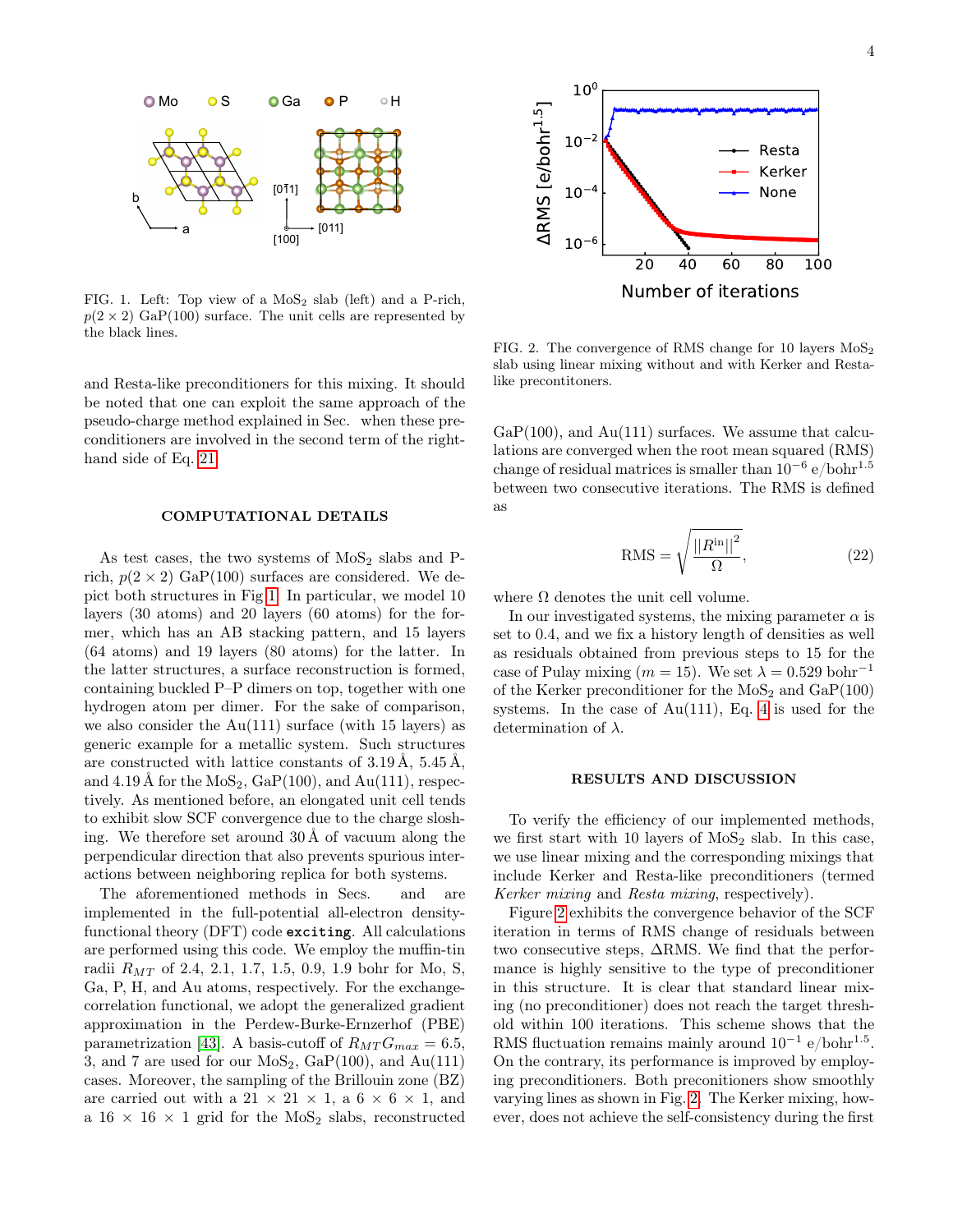



<span id="page-4-0"></span>FIG. 3. The convergence of RMS change for 10 (top) and 20  $(bottom)$  layers of  $MoS<sub>2</sub>$  slabs with standard Pulay and Pulay with Kerker and Resta-like preconditioners mixings.

100 steps. This mixing decays ∆RMS well until 35 steps, but it remains almost unchanged after that. Compared to other two methods, the Resta mixing converges to the target precision in 40 steps. Unfortunately, convergence is rather too slow to be practical. To further improve the efficiency, the Pulay mixing method with preconditioners is required.

We observe that the slow convergence issue is tackled by Pulay-based approaches. This is displayed in the top panel of Fig. [3.](#page-4-0) Like for our previous results, computed by linear, Kerker, and Resta mixing methods (see Fig. [2\)](#page-3-1), we compare the convergence of ∆RMS for three different cases, i.e., the Pulay without and with Kerker and Restalike preconditioners. In contrast to linear and Kerker mixings, those three approaches achieve the convergence within 50 steps. The Pulay approach with the Restalike preconditioner outperforms the other methods. This method converges in only 15 steps, and it is faster by at least 50 % than the standard Pulay (no preconditioner), but also faster than with the Kerker preconditioner.

To analyze the dependence of system size on the SCF convergence, we increase the number of layers to 20. The RMS convergence behavior is depicted in the bottom panel of Fig. [3.](#page-4-0) Compared to the 10 layers case, the behavior of the Pulay mixing without any preconditioner is significantly changed, showing no convergence. This is attributed to the further elongated unit cell that causes the above-mentioned charge sloshing. Interestingly, the Pulay mixing methods with both preconditioners are insensitive to the system size. For instance, the required number of steps for the 20 layers case to reach the tar-

<span id="page-4-1"></span>FIG. 4. The convergence of RMS change for 15 (top) and 19 (bottom) layers of P-rich,  $p(2 \times 2)$ -reconstructed GaP(100) surfaces with standard Pulay and Pulay with Kerker and Resta-like preconditioners mixings.

get precision is 14 in the Resta-like preconditioning approach, which is only one step less than in the case of 10 layers  $MoS<sub>2</sub>$ . For the Kerker one, the difference of the convergence steps between both structures is three. This implies that the long-wavelength instability is magnificently suppressed. Overall, the Pulay with the Resta-like preconditioner is the most effective and efficient among discussed methods for our insulating system.

Next, we choose P-rich,  $p(2 \times 2)$  GaP(100) surfaces consisting of 15 and 19 layers as the second benchmark system with a classical surface reconstruction. In Fig. [4,](#page-4-1) for both structures, we present the RMS convergence using different methods, i.e., the Pulay without and with Kerker and Resta-like preconditioners during the selfconsistency cycle. Note that our results exhibit a similar tendency compared to those for the  $MoS<sub>2</sub>$  slabs. The conventional Pulay mixing has a dependence on the size of the system, while others are independent of it. We demonstrate that Pulay mixings with both preconditioner are practical since they converge in 15–30 steps, almost irrespective of the number of layers. The Pulay mixing combined with the Resta preconditioner is indeed superior to that with the Kerker one, saving around 30 % of the number of iterations. This indicates that such a scheme can capture the incomplete screening feature well in these surfaces. We conclude that the Resta-like preconditioner is more appropriate for use with insulators or semiconductors with large unit cells.

In Fig. [5,](#page-5-19) we analyze the results of the convergence for the Au(111) surface. Similar to the  $MoS<sub>2</sub>$  and  $GaP(100)$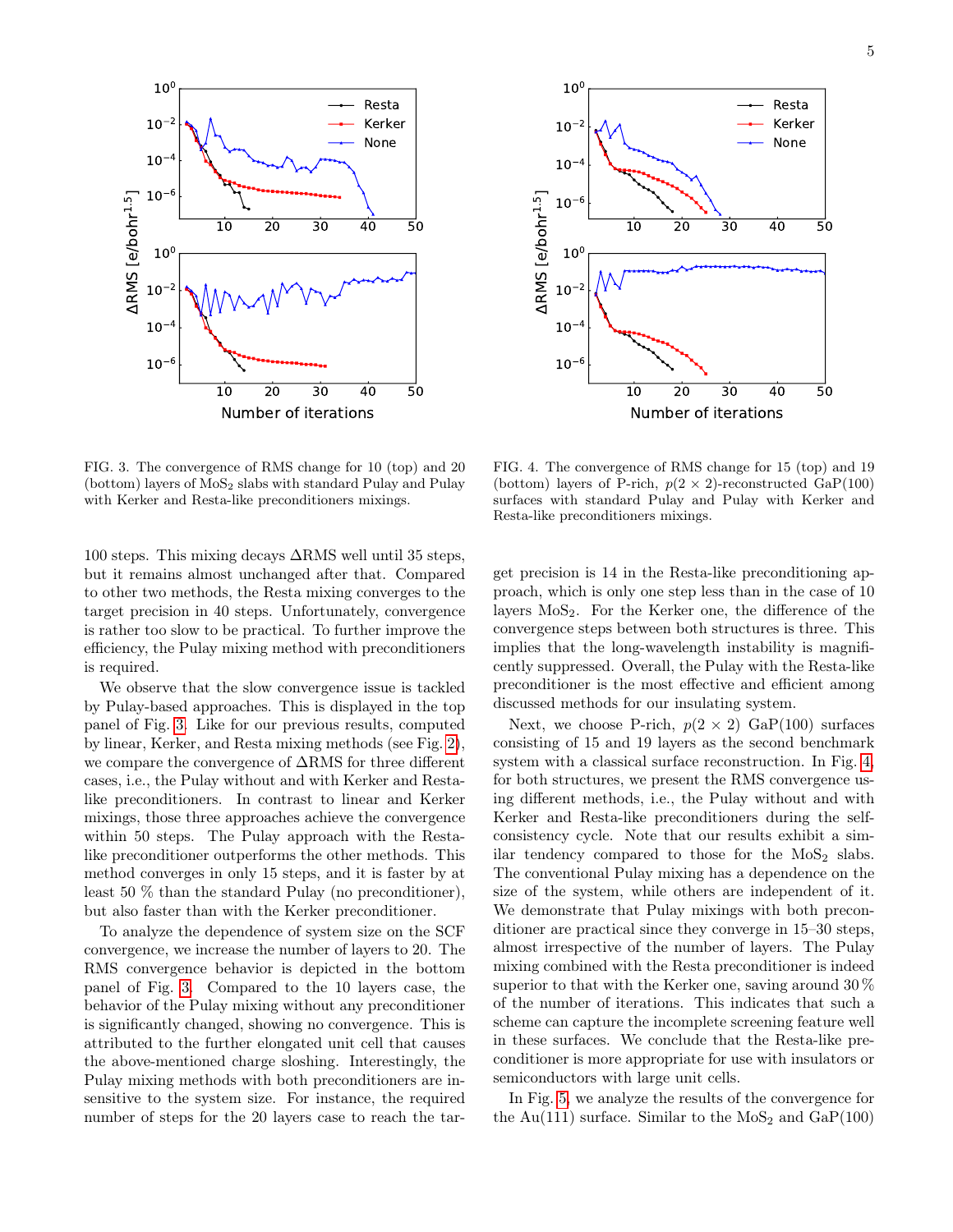

<span id="page-5-19"></span>FIG. 5. The convergence of RMS change for the Au(111) surface with standard Pulay and Pulay with Kerker and Restalike preconditioners mixings.

cases, the Pulay mixings with Kerker and Resta-like preconditioners exhibit robust convergence. On the other hand, unlike our previous calculations, the Kerker case is slightly faster than the Resta-like one. The difference of their steps is 4, corresponding to 15  $\%$  more steps until convergence is reached. This is not surprising because the Resta model has been originally designed to describe screening in semiconductors. In principle, the static dielectric constant of metals is ideally infinite, yet our calculation yields a finite value that leads to deteriorating the performance. Despite the slightly slower convergence compared to Kerker, the Resta-like preconditioner is also applicable to metallic systems with a moderately slower convergence.

## SUMMARY AND CONCLUSIONS

In this work, we have established a formulation of the Resta-like preconditioner that can be directly applied in the FP-LAPW method, and evaluated its performance for insulating and semiconducting systems. This algorithm has been implemented in the all-electron fullpotential code **exciting**. We have demonstrated that using this preconditioner in mixing methods leads to a more stable and faster SCF convergence than without preconditioner or with the Kerker preconditioner, and which is not sensitive to the system size. The performance improvement for insulating and semiconducting systems is significant, while the performance loss for metallic systems is only moderate. The increased robustness and efficiency extend the range of systems accessible in the FP-LAPW method, especially for materials of semiconducting or insulating nature as well as inhomomgeneous systems.

We appreciate funding from the German Research foundation (DFG), No. 434023472. The state of Baden-

Württemberg, through bwHPC, and the German Research Foundation (DFG), through grant no. INST 40/575-1 FUGG (JUSTUS 2 cluster), are acknowledged for providing the HPC resources.

- <span id="page-5-0"></span>∗ [jongmin.kim@uni-tuebingen.de](mailto:jongmin.kim@uni-tuebingen.de)
- <span id="page-5-1"></span>[1] P. Hohenberg and W. Kohn, Phys. Rev. 136, B864 (1964).
- <span id="page-5-2"></span>[2] W. Kohn and L. J. Sham, Phys. Rev. 140, A1133 (1965).
- <span id="page-5-3"></span>[3] C. G. Broyden, Math. Comput. 19, 577 (1965).
- [4] D. D. Johnson, Phys. Rev. B 38, 12807 (1988).
- <span id="page-5-17"></span>[5] P. Pulay, Chem. Phys. Lett. **73**, 393 (1980).
- <span id="page-5-18"></span>[6] P. Pulay, J. Comput. Chem. 3, 556 (1982).
- [7] X. Gonze, Phys. Rev. B **54**, 4383 (1996).
- <span id="page-5-7"></span>[8] D. Vanderbilt and S. G. Louie, Phys. Rev. B 30, 6118 (1984).
- <span id="page-5-8"></span>[9] K. M. Ho, J. Ihm, and J. D. Joannopoulos, Phys. Rev. B 25, 4260 (1982).
- [10] L. D. Marks and D. R. Luke, Phys. Rev. B 78, 075114 (2008).
- [11] D. R. Bowler and M. J. Gillan, Chem. Phys. Lett. 325, 473 (2000).
- [12] H. R. Fang and Y. Saad, Linear Algebra Appl. 16, 197 (2009).
- [13] L. D. Marks, J. Chem. Theory Comput. 9, 2786 (2013).
- [14] P. P. Pratapa and P. Suryanarayana, Chem. Phys. Lett. 635, 69 (2015).
- [15] A. S. Banerjee, P. Suryanarayana, and J. E. Pask, Chem. Phys. Lett. 647, 31 (2016).
- <span id="page-5-4"></span>[16] L. D. Marks, J. Chem. Theory Comput. 17, 5715 (2021).
- <span id="page-5-5"></span>[17] N. D. Woods, M. C. Payne, and P. J. Hasnip, J. Phys.: Condens. Matter 31, 453001 (2019).
- <span id="page-5-9"></span>[18] P. -M. Anglade and X. Gonze, Phys. Rev. B 78, 045126 (2008).
- <span id="page-5-13"></span>[19] G. P. Kerker, Phys. Rev. B **23**, 3082 (1981).
- [20] G. Kresse and J. Furthmüller, Comput. Mater. Sci. 6, 15 (1996).
- <span id="page-5-10"></span>[21] G. Kresse and J. Furthmüller, Phys. Rev. B 54, 11169 (1996).
- [22] M. Kohyama, Modelling Simul. Mater. Sci. Eng. 4, 397 (1996).
- [23] Y. Shiihara, O. Kuwazuru, and N. Yoshikawa, Modelling Simul. Mater. Sci. Eng. 16, 035004 (2008).
- [24] R. Sundararaman, W. A. Goddard III, and T. A. Arias, J. Chem. Phys. 146, 114104 (2017).
- <span id="page-5-14"></span>[25] Y. Zhou, H. Wang, Y. Liu, X. Gao, and H. Song, Phys. Rev. E 97, 033305 (2018).
- <span id="page-5-15"></span>[26] M. Winkelmann, E. D. Napoli, D. Wortmann, and S. Blügel, Phys. Rev. B 102, 195138 (2020).
- <span id="page-5-6"></span>[27] J. Kim, A. Gulans, and C. Draxl, Electron. Struct. 2, 037001 (2020).
- <span id="page-5-11"></span>[28] D. Raczkowski, A. Canning, and L. W. Wang, Phys. Rev. B 64, 121101(R) (2001).
- <span id="page-5-16"></span>[29] J. Auer and E. Krotscheck, Comp. Phys. Commun. 118, 139 (1999).
- [30] A. Sawamura and M. Kohyama, Mater. Trans. 45, 1422  $(2004).$
- [31] L. Lin, C. Yang, SIAM J. Sci. Comput. 35, S277 (2013).
- <span id="page-5-12"></span>[32] M. F. Herbst and A. Levitt, J. Phys.: Condens. Matter 33, 085503 (2021).